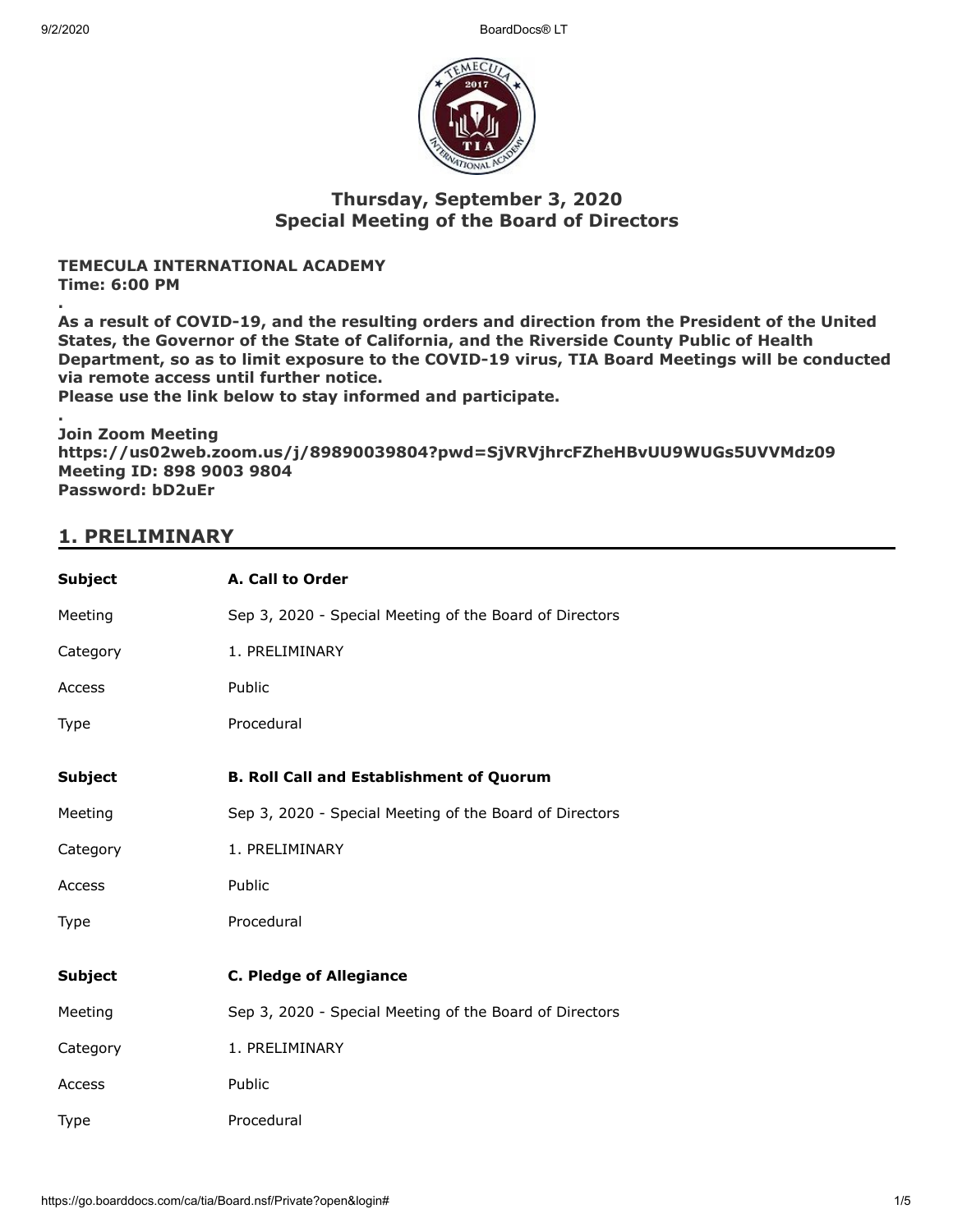9/2/2020 BoardDocs® LT

| <b>Subject</b>     | D. Approval of Agenda                                   |
|--------------------|---------------------------------------------------------|
| Meeting            | Sep 3, 2020 - Special Meeting of the Board of Directors |
| Category           | 1. PRELIMINARY                                          |
| Access             | <b>Public</b>                                           |
| <b>Type</b>        | Action                                                  |
| Recommended Action | Motion to Approve Agenda                                |

### **2. PUBLIC COMMENTS**

| <b>Subject</b>                              | <b>A. Public Comments</b>                               |
|---------------------------------------------|---------------------------------------------------------|
| Meeting                                     | Sep 3, 2020 - Special Meeting of the Board of Directors |
| Category                                    | 2. PUBLIC COMMENTS                                      |
| Access                                      | <b>Public</b>                                           |
| <b>Type</b>                                 | Information                                             |
| INSTRUCTIONS FOR PRESENTATIONS TO THE BOARD |                                                         |

TIA welcomes your participation at TIA Board meetings. The purpose of the meeting of the Board of Directors (Board) is to conduct the affairs of TIA in public. Your participation ensures continuing community interest in TIA.

EMAIL to provide comment during school closure due to COVID-19: [tiaoffice@temeculainternational.org](mailto:tiaoffice@temeculainternational.org). Please submit your comment prior to 4:30 p.m. on the day of the meeting. Comments will be read aloud during the time allotted. Those comments not read will be provided to all Board members for their review.

Comments regarding Open/Closed Session items found on the agenda should be limited to three (3) minutes per speaker, for a total of twenty-one (21) minutes. Unless an item has been placed on the published agenda in accordance with the Brown Act, there shall be no action taken, nor should there be comments on, responses to, or discussion of a topic not on the agenda. Public Comment emails will be presented to the Board of Directors. The Board members may: (1) acknowledge receipt of information/report; (2) refer to staff with no direction as to action or priority; or (3) refer the matter to the next agenda.

Personal attacks against TIA employees and/or TIA Board members are inappropriate and not considered by the Board at a public Board Meeting. The Board has a complaint process which should be followed. The Board will not respond to personal attacks against employees or Board members in a public meeting, and cautions members of the public that they will be personally responsible for any remarks made.

# **3. CONSENT ITEMS**

| <b>Subject</b>                                                           | A. Approval of August 13, 2020 Special Board Meeting Minutes |
|--------------------------------------------------------------------------|--------------------------------------------------------------|
| Meeting                                                                  | Sep 3, 2020 - Special Meeting of the Board of Directors      |
| Category                                                                 | 3. CONSENT ITEMS                                             |
| Access                                                                   | Public                                                       |
| <b>Type</b><br>Approval of August 13, 2020 Special Board Meeting Minutes |                                                              |
| File Attachments                                                         |                                                              |

[August 13, 2020 Regular Board Meeting Minutes BoardDocs® LT.pdf \(57 KB\)](https://go.boarddocs.com/ca/tia/Board.nsf/files/BT2UMB7CB23A/$file/August%2013%2C%202020%20Regular%20Board%20Meeting%20Minutes%20BoardDocs%C2%AE%20LT.pdf)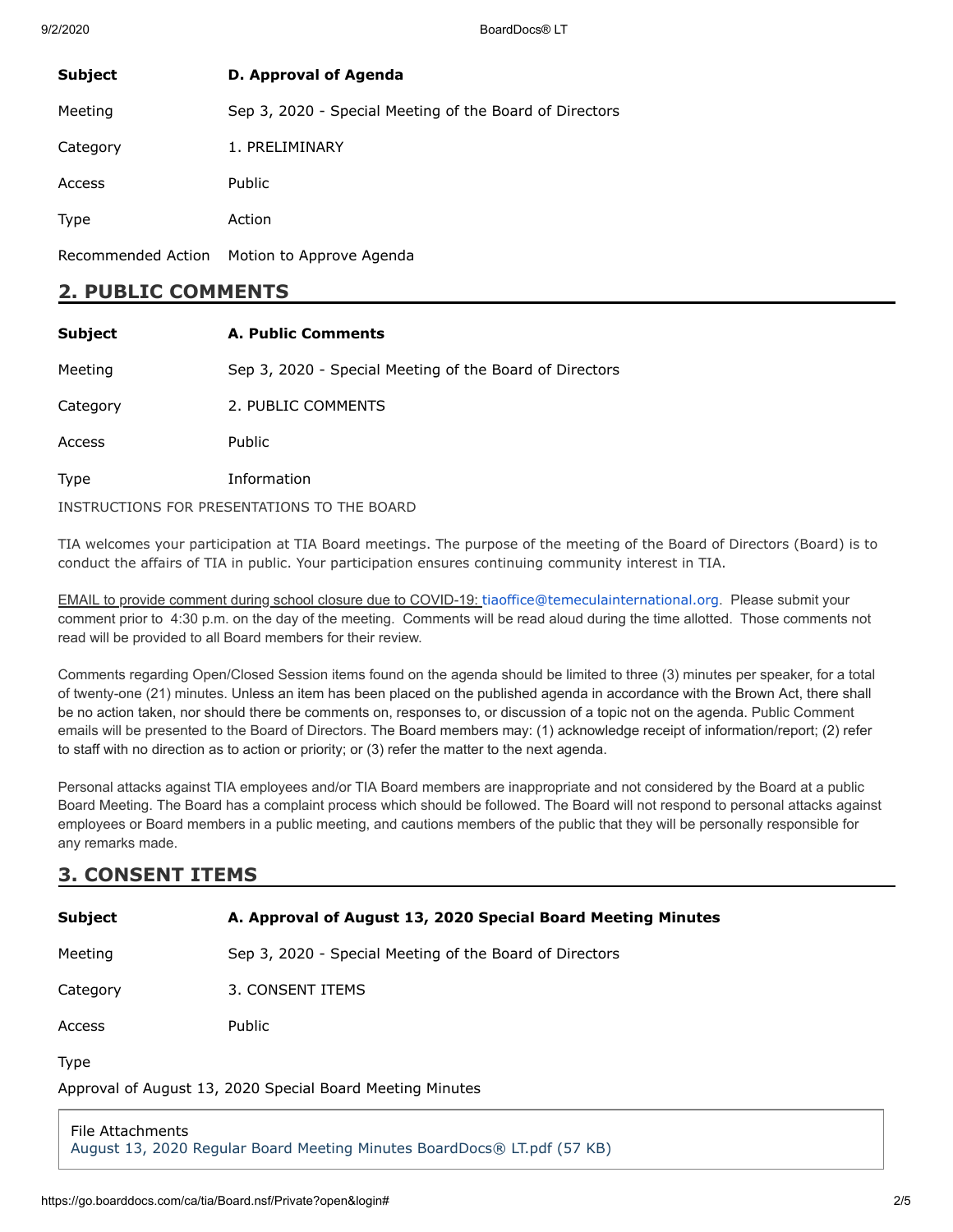## **4. INFORMATION/DISCUSSION**

### **Subject A. Principal Report**

Meeting Sep 3, 2020 - Special Meeting of the Board of Directors

Category 4. INFORMATION/DISCUSSION

Access Public

Type

Principal Report & Updates

File Attachments [Learning\\_Continuity\\_Attandance\\_Plan\\_DRAFT.pdf \(118 KB\)](https://go.boarddocs.com/ca/tia/Board.nsf/files/BT2URG7D4E38/$file/Learning_Continuity_Attandance_Plan_DRAFT.pdf) [Paper Towel estimate fr JB & Associates.pdf \(514 KB\)](https://go.boarddocs.com/ca/tia/Board.nsf/files/BT3U6M7A8B5B/$file/Paper%20Towel%20estimate%20fr%20JB%20%26%20Associates.pdf) [September 3, 2020.pdf \(935 KB\)](https://go.boarddocs.com/ca/tia/Board.nsf/files/BT3UDU7B9AF0/$file/September%203%2C%202020.pdf)

| Subject                                                                                                     | B. 2020-2021 Internal Control Policy Revision           |
|-------------------------------------------------------------------------------------------------------------|---------------------------------------------------------|
| Meeting                                                                                                     | Sep 3, 2020 - Special Meeting of the Board of Directors |
| Category                                                                                                    | 4. INFORMATION/DISCUSSION                               |
| Access                                                                                                      | Public                                                  |
| Type<br>Discussion on 2020-2021 Internal Control Policy & adding new Policy for State and County reporting. |                                                         |
|                                                                                                             |                                                         |
| Subject                                                                                                     | <b>C. CBO Financial Update</b>                          |
| Meeting                                                                                                     | Sep 3, 2020 - Special Meeting of the Board of Directors |
| Category                                                                                                    | 4. INFORMATION/DISCUSSION                               |
| Access                                                                                                      | Public                                                  |
| Type                                                                                                        |                                                         |

File Attachments [Budget Update D.Graves, CBO \(1\).pdf \(42 KB\)](https://go.boarddocs.com/ca/tia/Board.nsf/files/BT2US37D6484/$file/Budget%20Update%20D.Graves%2C%20CBO%20(1).pdf)

## **5. ACTION ITEMS**

| <b>Subject</b>                                        | A. Unaudited Actuals Financial Report                   |  |
|-------------------------------------------------------|---------------------------------------------------------|--|
| Meeting                                               | Sep 3, 2020 - Special Meeting of the Board of Directors |  |
| Category                                              | 5. ACTION ITEMS                                         |  |
| Access                                                | <b>Public</b>                                           |  |
| <b>Type</b>                                           |                                                         |  |
| Approval of 2019-20 Unaudited Actual Financial Report |                                                         |  |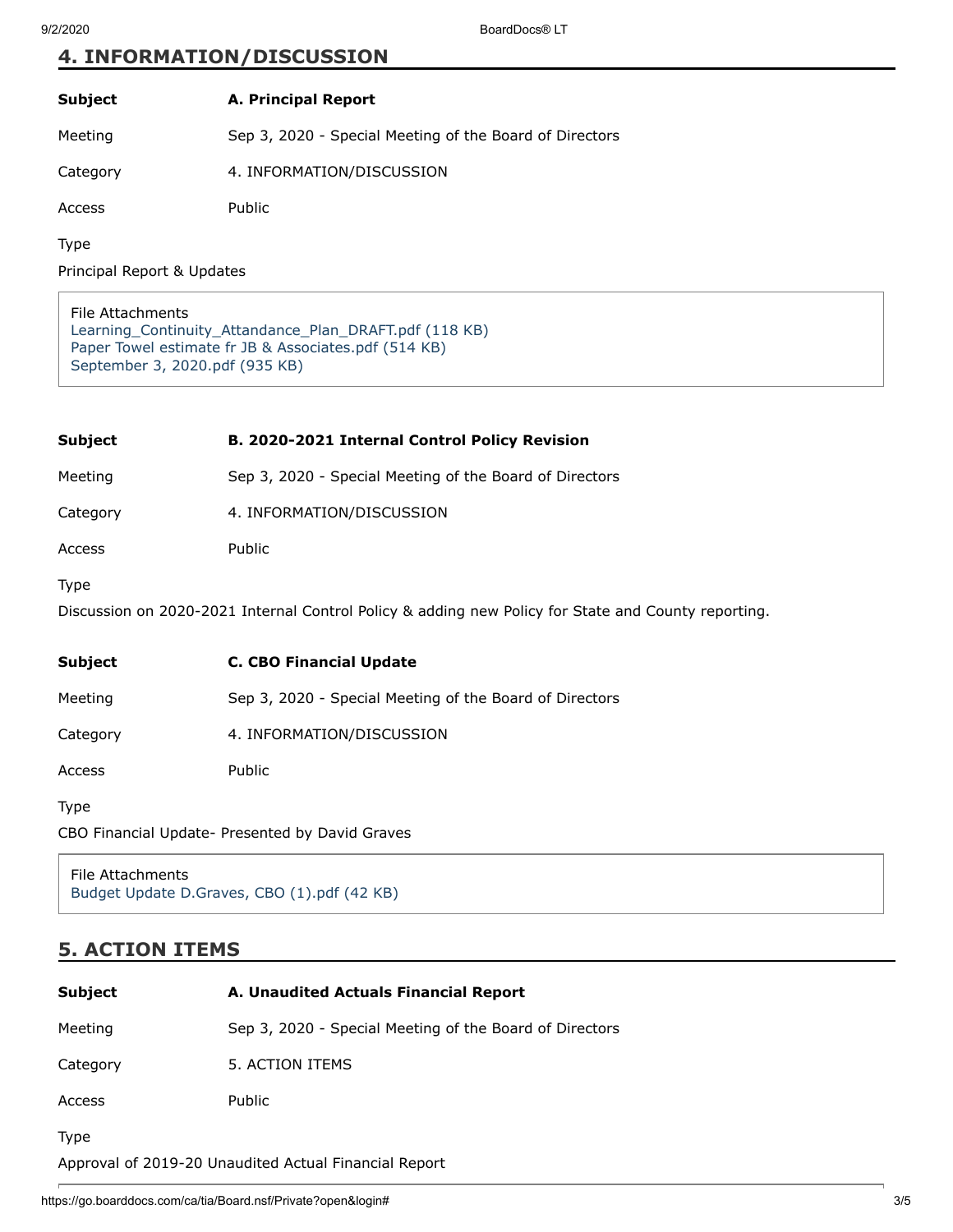File Attachments [SACS Fund 62 CA UA Cert.pdf \(258 KB\)](https://go.boarddocs.com/ca/tia/Board.nsf/files/BT3UGG7BFCFE/$file/SACS%20Fund%2062%20CA%20UA%20Cert.pdf)

#### **Subject B. Updated 2020-2021 J&B Janitorial Service Agreements- Elementary School & Middle School**

Meeting Sep 3, 2020 - Special Meeting of the Board of Directors

Category 5. ACTION ITEMS

Access Public

Type

Approval of updated 2020-2021 J&B Janitorial Service Agreement

```
File Attachments
30600-MARGARITA-#2-_20200810_0001.pdf (574 KB)
39600-TEMECULA-#1-_20200701_0001.pdf (834 KB)
39600-TEMECULA-#2-20200805_0001.pdf (714 KB)
30600-MARGARITA-#1-_20200823_0001.pdf (652 KB)
```
#### **Subject C. Accel Wireless Internet Quote**

Meeting Sep 3, 2020 - Special Meeting of the Board of Directors

Category 5. ACTION ITEMS

Access Public

Type

Approval of Accel Wireless Internet Quote

```
File Attachments
Temecula International Academy (2).pdf (191 KB)
TIA pricing (1).pdf (119 KB)
```
### **6. ADJOURNMENT**

| <b>Subject</b> | A. Adjourn                                              |
|----------------|---------------------------------------------------------|
| Meeting        | Sep 3, 2020 - Special Meeting of the Board of Directors |
| Category       | 6. ADJOURNMENT                                          |
| Access         | Public                                                  |
| <b>Type</b>    | Action                                                  |
|                |                                                         |

Recommended Action Motion to Adjourn

**THE ORDER OF BUSINESS MAY BE CHANGED WITHOUT NOTICE.** Notice is hereby given that the order of consideration of matters on this agenda may be changed without prior notice.

**REASONABLE LIMITATIONS MAY BE PLACED ON PUBLIC TESTIMONY.** The Board's presiding officer reserves the right to impose reasonable time limits on public testimony to ensure the agenda is completed.

**SPECIAL PRESENTATIONS MAY BE MADE.** Notice is hereby given that, consistent with the requirements of the Bagley-Keene Open Meeting Act, special presentations not mentioned in the agenda may be made at this meeting.